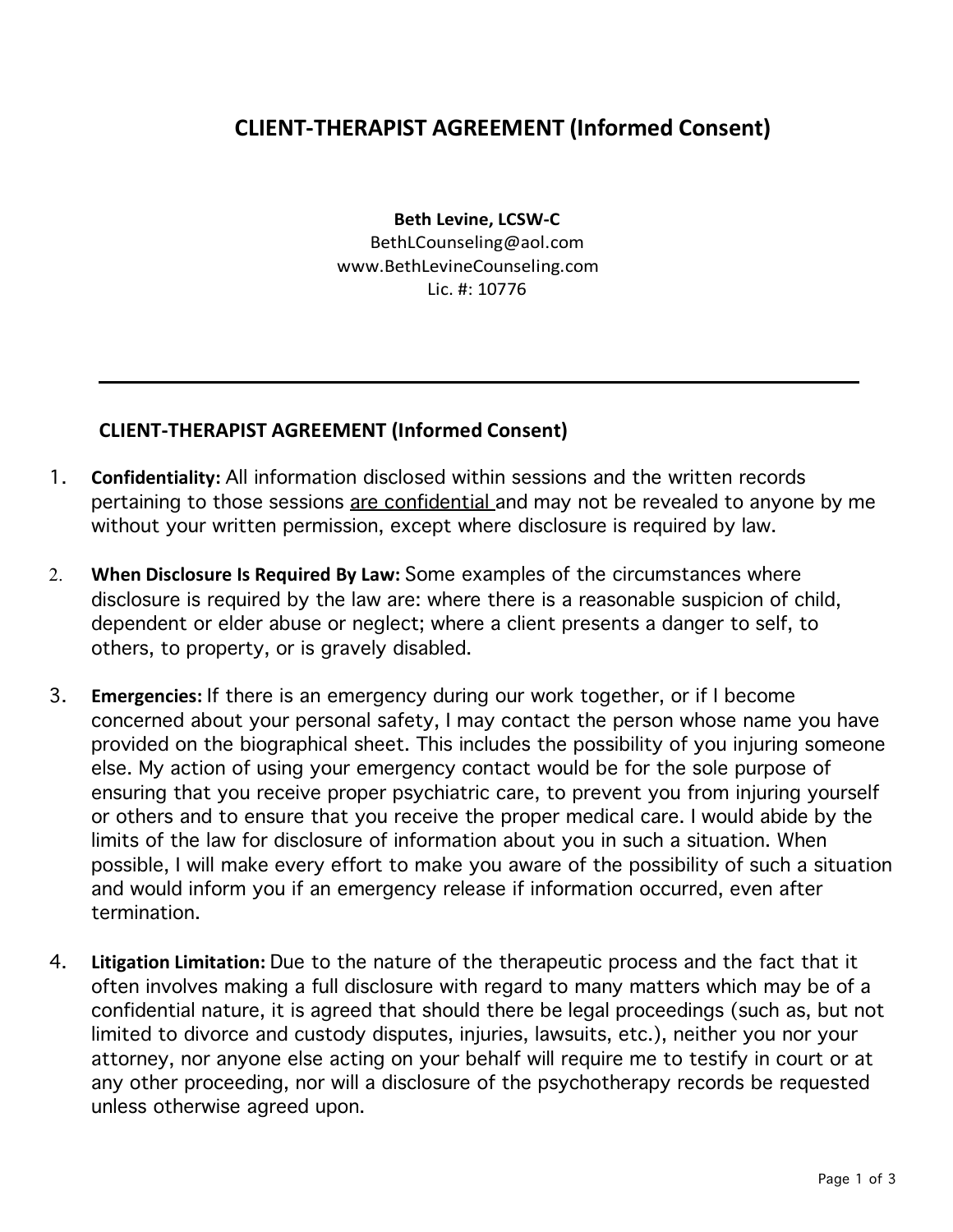- 5. **Emergency Procedures:** In case of an emergency, you can call my cell phone at (301) 807-2347. Please do not use email for emergencies. If you need to talk to someone right away call:
	- Crisis Link (suicide and crisis hotline) for the Washington Metropolitan (free call): (202) 527-4077
	- Access Help Line (24/7 DC Mental Health including mobile psychiatric response units): 1-888-793-4357
	- Montgomery County Mental Health Hotline: 301-738-2255
	- Prince George's County Mental Health Hotline: 301-864-7161
	- Arlington County Mental Health (business hours): 703-288-1550
	- Police: 911

## 6. **Payments & Insurance Reimbursement:**

- \$180 for a 50-minute session
- \$215 for a 60-minute session
- \$270 for a 75-minute session

Reports (longer than five minutes), or longer sessions will be charged at the same rate, per-minute, unless indicated and agreed upon otherwise. If requested, I will provide you with a copy of your billing statement which you can then submit to your insurance company for reimbursement, if you so choose.

7. **The Process of Therapy/Evaluation and Scope of Practice:** Participation in therapy can result in a number of benefits to you, including improving interpersonal relationships and resolution of the concerns that led you to seek therapy. Working toward these benefits, however, requires effort on your part. There is no guarantee that psychotherapy will yield positive or intended results and it is normal to experience some unpleasant feelings from therapy. On the other hand, psychotherapy may help you change your unhealthy or maladaptive thoughts and behaviors and give you more rewarding interpersonal relationships. Our collaboration in addressing your problems will be enhanced by the amount of time and effort you devote to our work *outside* of our therapy sessions as well as during our appointment. During our sessions it is important that you be forthcoming with feedback about how you are feeling about our work so we can decide together if changes in your treatment should be made.

I do not provide custody evaluation recommendations, medication or prescription recommendations, or legal advice, as these activities do not fall within my scope of practice.

8. **Cancellation:** Re-scheduling or canceling an appointment must be done at least 24 hours in advance of our scheduled session. You will be charged the full fee for cancellations